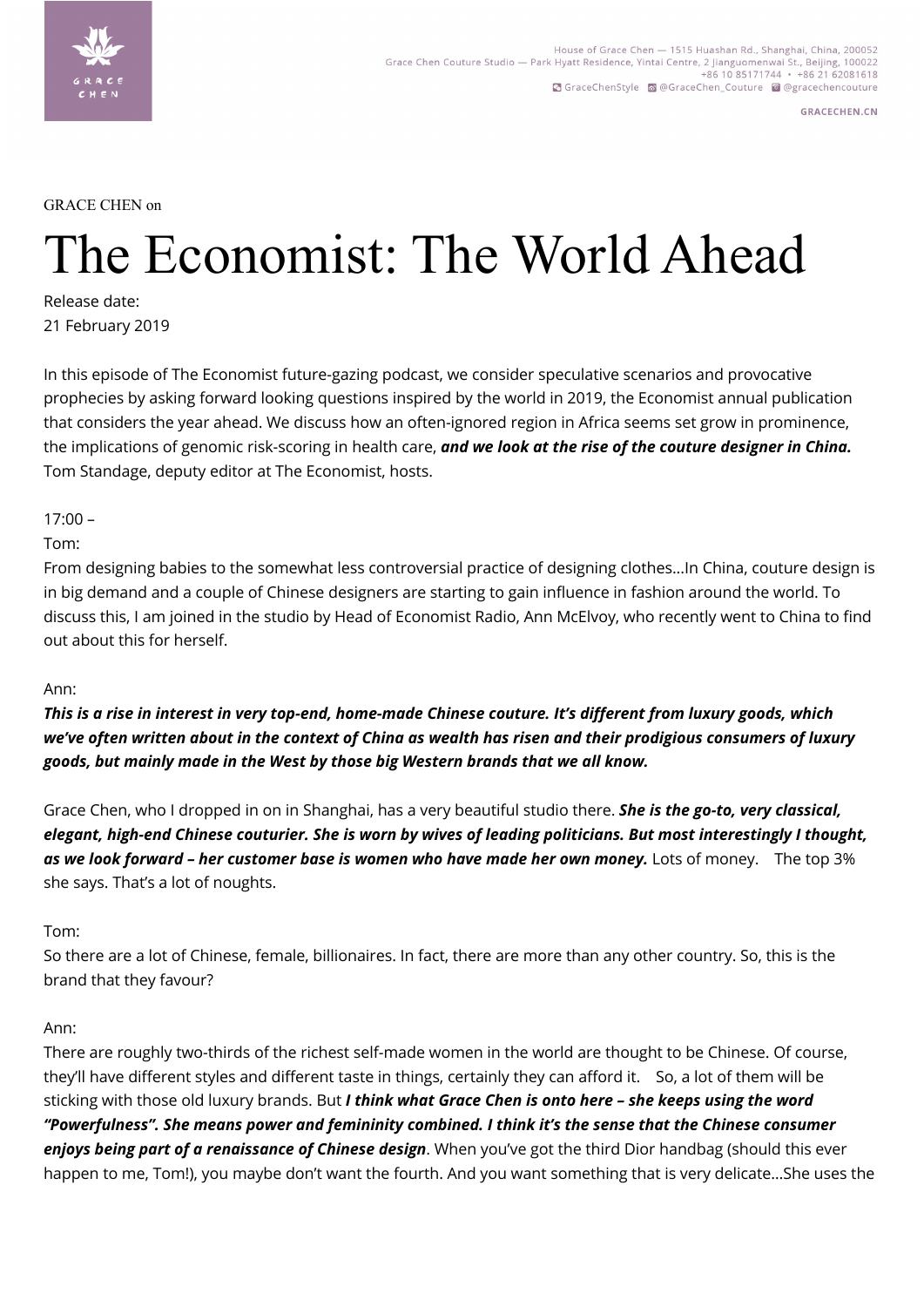

**GRACECHEN.CN** 

word "Power" and I think that's not incidental. I think there's a slightly soft "fashion nationalism" going on here… She says, you go abroad, you go to some fantastic event, you're one of the best dressed women in the room, barnone. And you can say: "*This, is Chinese couture*."

# Tom:

So, these are pieces for special occasions. What about business people who want to project this "powerfulness" and so forth. Is she also catering to that audience?

# Ann:

Absolutely. That is her core audience really. It is the people who are going to come back again and again. We went into a room of "quieter" clothes - not so much of the bling or sequins or silver, but fantastically made suits and coats. And she said to me: *This is for when you launch your IPO*. Come that happy day, I'll think of going back there – but it was very interesting, I don't think anyone has ever said that to me when I've gone to see designers! And the idea is, it is of course very beautiful, structured, you can have it changed around every little quirk of your body or style. But *it is to say "I am here as a woman in business. I can sit alongside the men on any platform."*

# Tom:

She obviously understands her target market very well. How does the sort of service she offers them differ from what you might expect form a Western designer?

## Ann:

*Grace Chen has a particular way of making fashion what is called "experiential"*. Which is once you have all these beautiful things, what experiences can you have with it that you didn't have before? *In the case of her clients, I was very interested in where they wear their clothes.* She made the point that they can have great social lives, they will have a social network, but they are a little careful, particularly at the very top end of wealth – not to be showing it off too much…So what they often do is go with her – these will be her clients who come back again and again – will go off on a trip to New York, or recently to the south of France, or to Monaco…and it will be filmed, it's made for video for them, for private use,…They go to cocktail parties, cultural events, they will wear these beautiful clothes and admire each other and look absolutely fabulous. But *the idea is the designer is trusted to curate a lifestyle experience* – *not just you get to copy hers*. *I thought this was very innovative. I thought she's on to something there – as people want out of very high-end designer clothes, more than just the item hanging in the wardrobe waiting for the next birthday.*

To listen to the full podcast: https://soundcloud.com/theeconomist/the-world-ahead-shifting-sands

For more information, please contact: info@gracechen.cn WeChat: GraceChenStyle Weibo: GraceChen\_Couture Insta:@gracechencouture Website: www.gracechen.cn